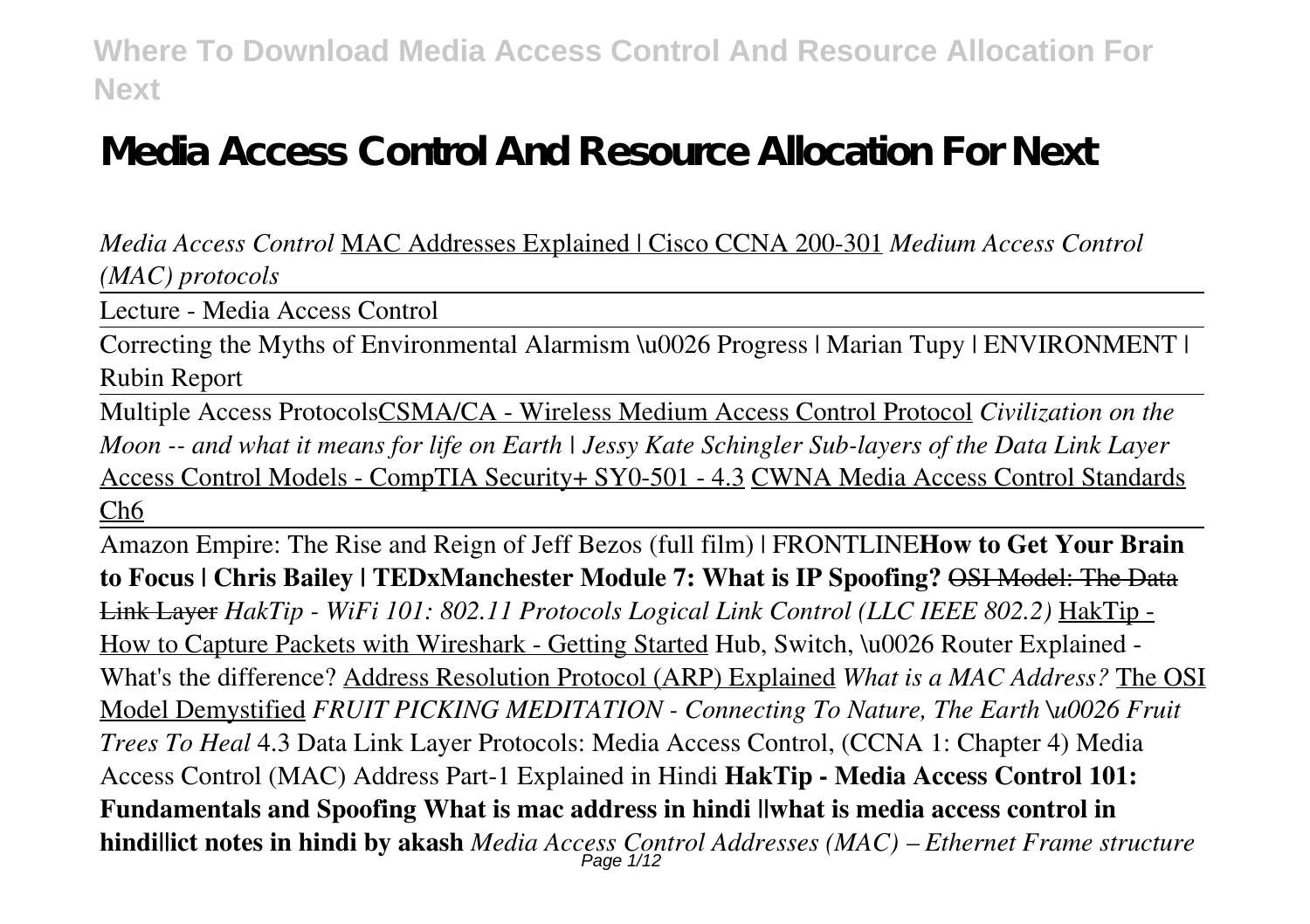# Lecture - 25 Medium Access Control - I Lec2.5: Various Medium Access Control Protocols in Data Link Layer | Computer Networks Media Access Control And Resource

Concentrating on two issues in these networks: media access control (MAC) and resource allocation. These two problems can greatly affect performances of PONs such as network resource utilization and QoS of end users. Finally this book will discuss various solutions to address the MAC and resource allocation issues in various PON networks.

### Media Access Control and Resource Allocation - For Next ...

Concentrating on two issues in these networks: media access control (MAC) and resource allocation. These two problems can greatly affect performances of PONs such as network resource utilization and QoS of end users. Finally this book will discuss various solutions to address the MAC and resource allocation issues in various PON networks.

### Media Access Control and Resource Allocation | SpringerLink

Resources not assigned to a media resource group can be used by any device. Three configuration steps are required to configure media resource access control: Step 1 Configure the MRGs. Step 2 Configure the MRGLs. Step 3 Assign the MRGLs to phones. To add an MRG, navigate to Media Resources > Media Resource Group in CUCM Administration.

# Media Resource Access Control - Cisco Unified - Cisco ...

16.5.3.2.1 Media Access Control. This sublayer, which depends on a physical layer, is a procedure controlled by the sender, in which several devices (on multidrop or bus networks) compete to gain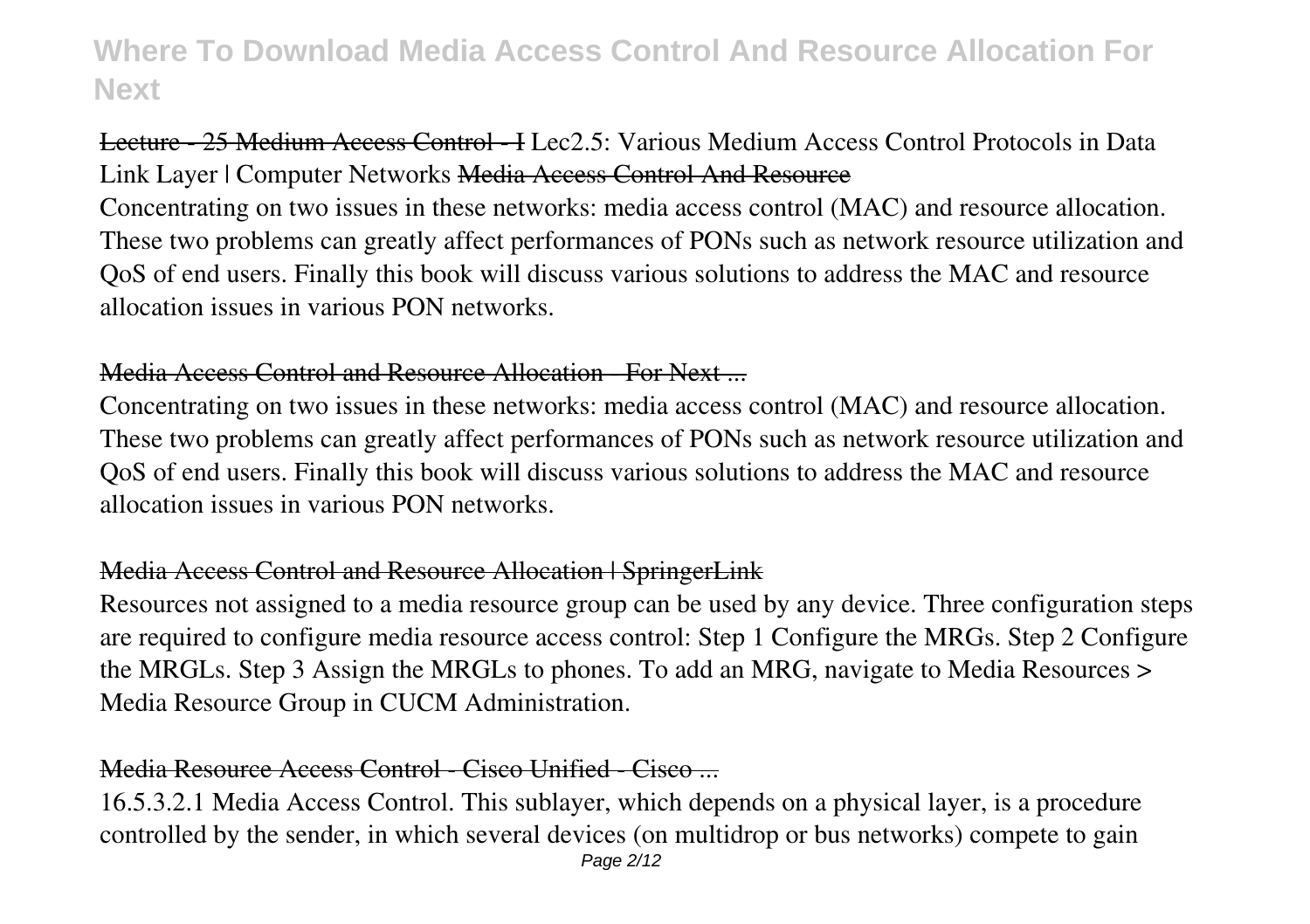access to the medium for data transfer. This sublayer decides, among competing devices, on who should gain the access to the media and send data.

### Media Access Control - an overview | ScienceDirect Topics

A Media Access Control (MAC) address is the unique hardware address of an Ethernet network interface card (NIC), typically "burned in" at the factory. MAC addresses may be changed in software.

### Media Access Control - an overview | ScienceDirect Topics

"What is Media Access Control (MAC)? - Definition from Techopedia" Defined meaning of Media Access Control (M.A.C.) "M.A.C.) is a sub-layer of the data link layer (D.L.L.) in the seven-layer Open Systems Interconnection (O.S.I.) network reference ...

#### What is media access control, and why is it important? - Ouora

Media access control (MAC) is a sublayer of the data link layer (DLL) in the seven-layer OSI network reference model. MAC is responsible for the transmission of data packets to and from the networkinterface card, and to and from another remotely shared channel. Techopedia explains Media Access Control (MAC)

### What is Media Access Control (MAC)? - Definition from ...

In IEEE 802 LAN/MAN standards, the medium access control sublayer is the layer that controls the hardware responsible for interaction with the wired, optical or wireless transmission medium. The MAC sublayer and the logical link control sublayer together make up the data link layer. Within the data link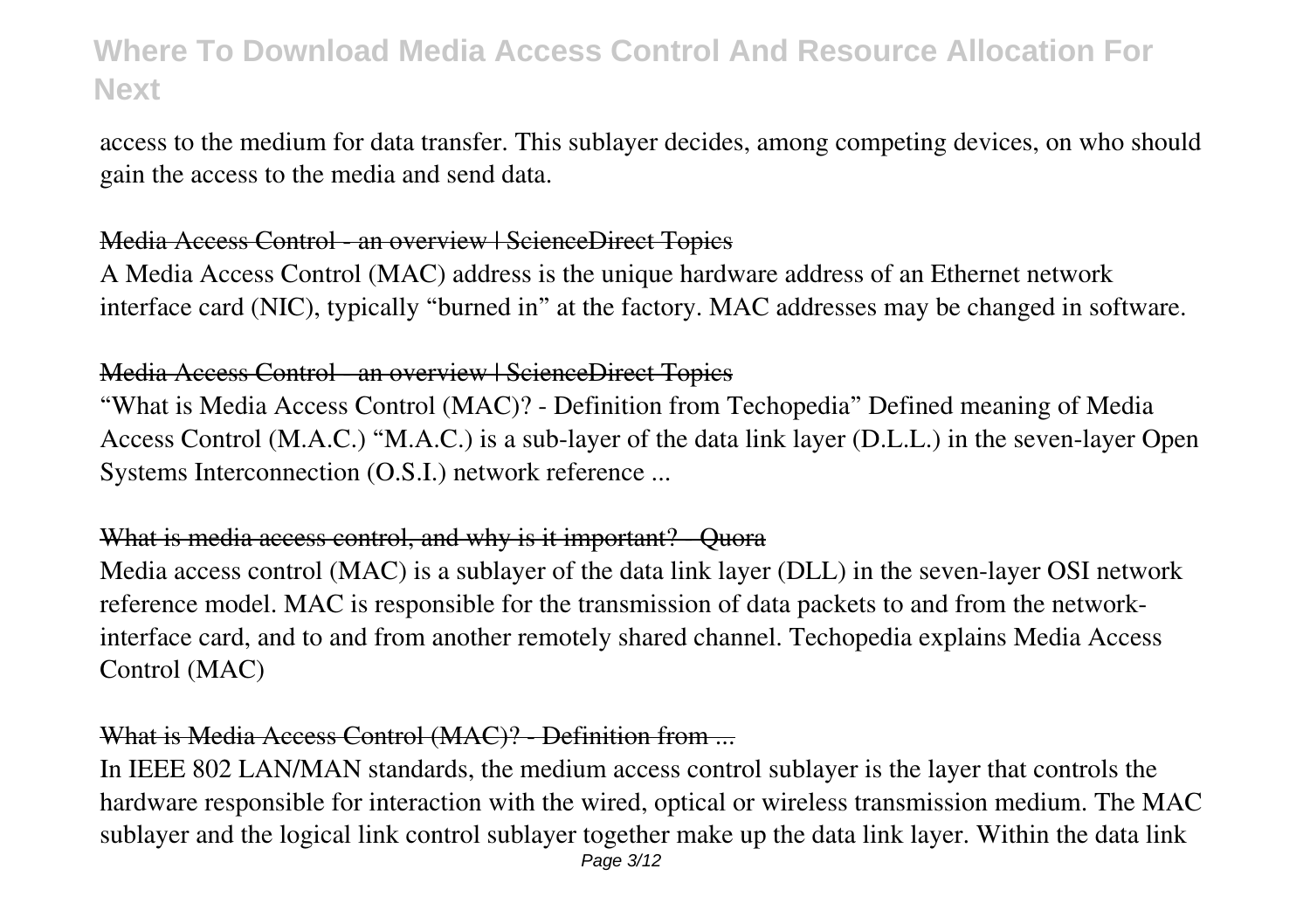layer, the LLC provides flow control and multiplexing for the logical link, while the MAC provides flow control and multiplexing for the transmission medium. These two sublayers together correspo

### Medium access control - Wikipedia

In the Open Systems Interconnection communication reference model, media access management is performed by the Media Access Control (MAC) sublayer of the Data-Link Layer. In an Ethernet network transmission, the function of media access management is to determine whether the transmission medium is free and available to send a frame. Media access management receives the frame from the Carrier Sense Multiple Access/Collision Detect (CSMA/CD) sublayer.

### What is media access management? - Definition from WhatIs.com

Welcome to Media Access Solutions. Why choose MAS? Great Low Prices - Competitive pricing on all rentals for media crew UK wide. We appreciate Line Producers and Production Managers budgets are tight, so will work with you.

#### Media Access Solutions

Media resource management provides access to media resources for all Cisco CallManagers in a cluster. Every Cisco CallManager contains a software component called a Media Resource Manager.

### Configure Media Resource Groups and Group Lists - Cisco

In the access control model, users and groups (also referred to as security principals) are represented by unique security identifiers (SIDs). They are assigned rights and permissions that inform the operating Page 4/12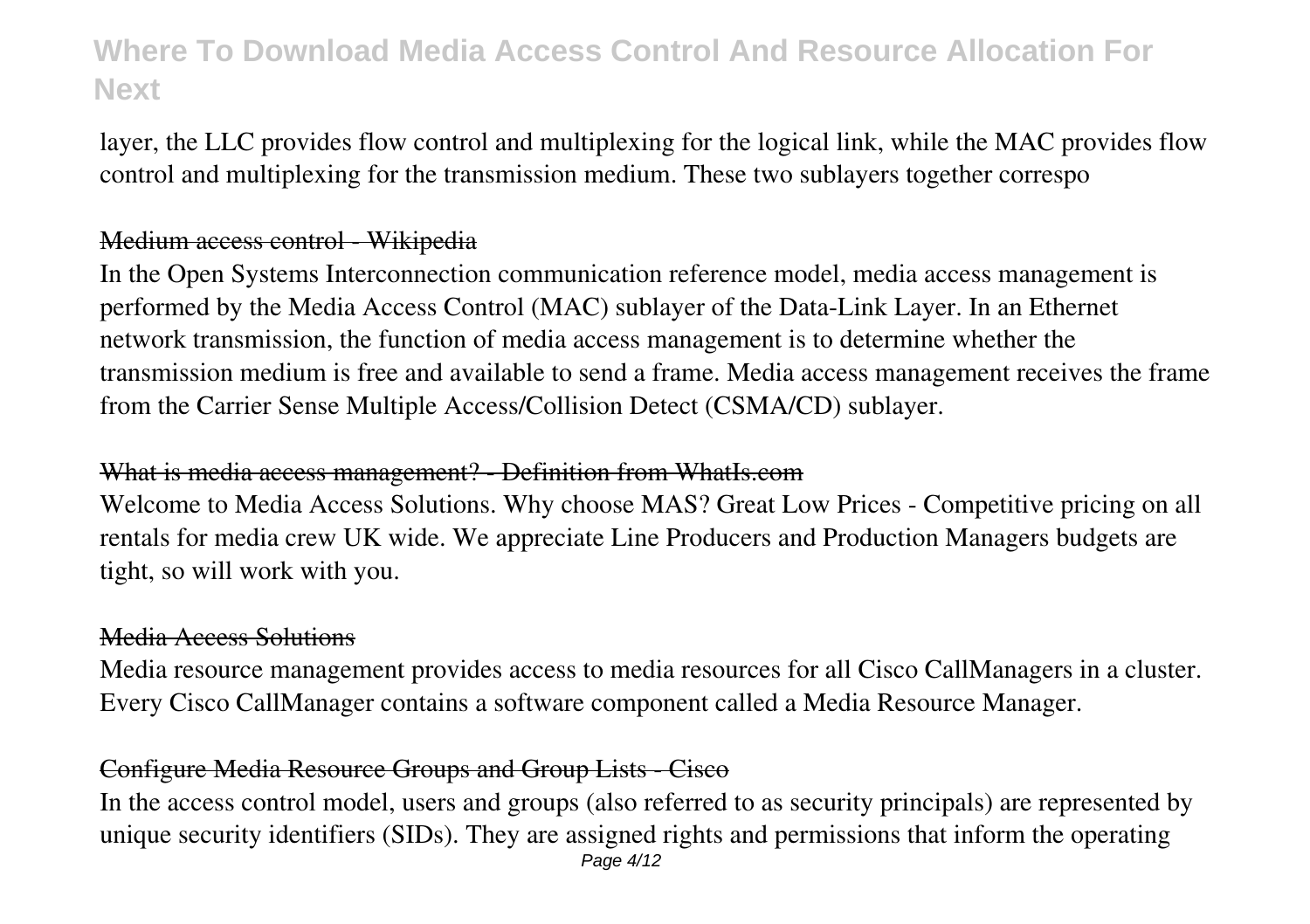system what each user and group can do. Each resource has an owner who grants permissions to security principals.

### Access Control Overview (Windows 10) - Microsoft 365 ...

Jan 24, 2014 - Media Access Control and Resource Allocation Nirwan Ansari • Jingjing Zhang Applied Sciences and Technology Download free pdf free e books download free e books download book download free free pdf Download free books free books download free download books

## Media Access Control and Resource Allocation Nirwan Ansari ...

Tutorial: Grant a user access to Azure resources using the Azure portal. 02/22/2019; 2 minutes to read; In this article. Azure role-based access control (Azure RBAC) is the way that you manage access to Azure resources. In this tutorial, you grant a user access to create and manage virtual machines in a resource group.

### Tutorial: Grant a user access to Azure resources using the ...

Media Access Control Methods. This network channel through which data is transmitted between terminal nodes to avoid collision has three various ways of accomplishing this purpose. They include: Carrier sense multiple access with collision avoidance (CSMA/CA) Carrier sense multiple access with collision detection (CSMA/CD) Demand priority; Token passing

### Media Access Control - Secure Door Access

Media resource management provides access to media resources for all Cisco CallManagers in a cluster. Page 5/12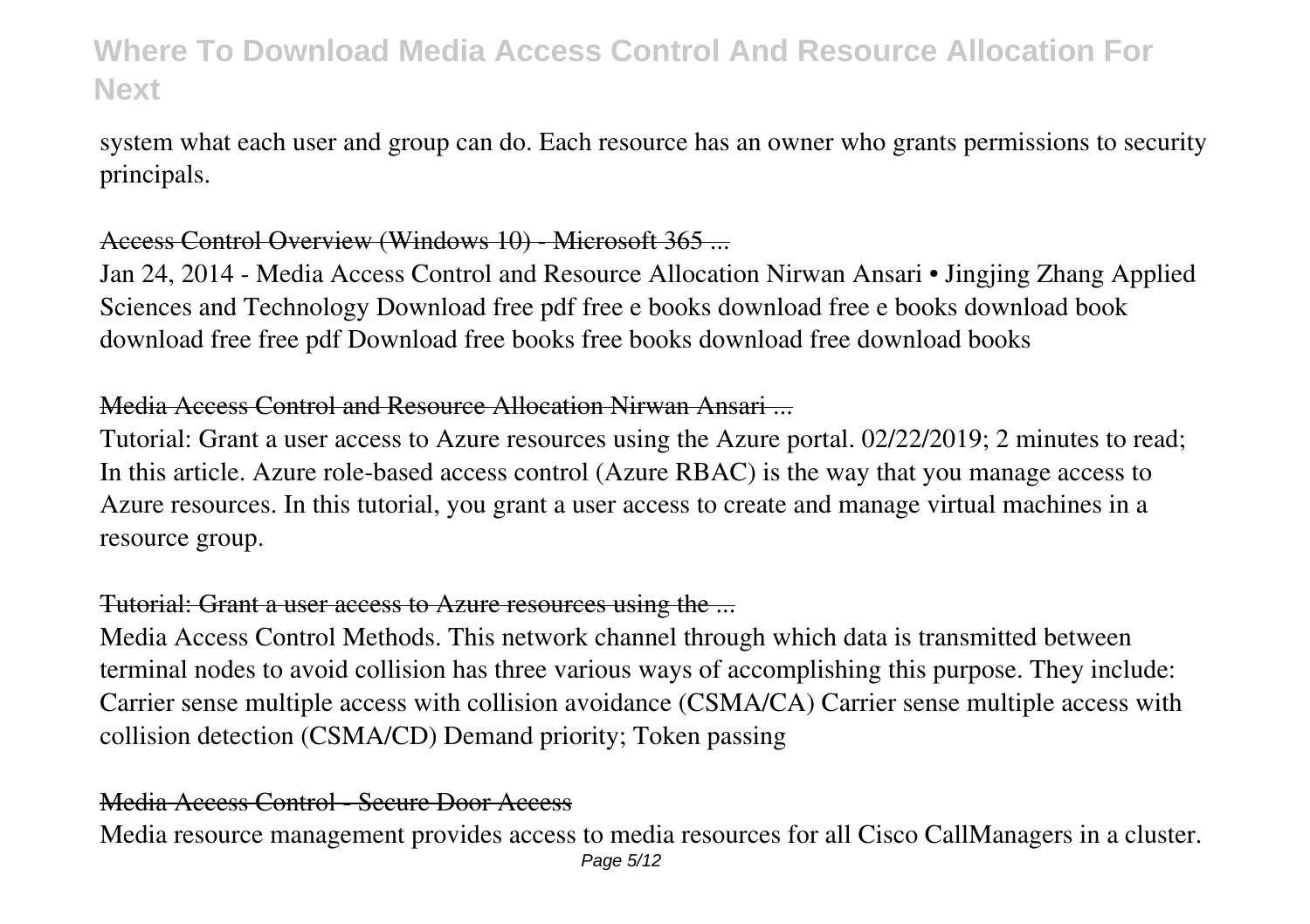Every Cisco CallManager contains a software component called a media resource manager. The media resource manager locates the media resource that is necessary to connect media streams to complete a feature.

#### Media Resource Management - Cisco

The Contributor role is at the rbac-tutorial-resource-group scope and the Reader role is inherited at the subscription scope. (Optional) List access using the Azure Portal. To see how the role assignments look in the Azure portal, view the Access control (IAM) blade for the subscription. View the Access control (IAM) blade for the resource group.

## Tutorial: Grant a group access to Azure resources using ...

Media Access Control is an IEEE protocol defining the methods used to gain access to the physical layer of a LAN (i.e., Layer 1 of the OSI model). Experience Gartner virtual conferences Master your role, transform your business and tap into an unsurpassed peer network through our world-leading virtual conferences.

# *Media Access Control* MAC Addresses Explained | Cisco CCNA 200-301 *Medium Access Control (MAC) protocols*

Lecture - Media Access Control

Correcting the Myths of Environmental Alarmism \u0026 Progress | Marian Tupy | ENVIRONMENT | Page 6/12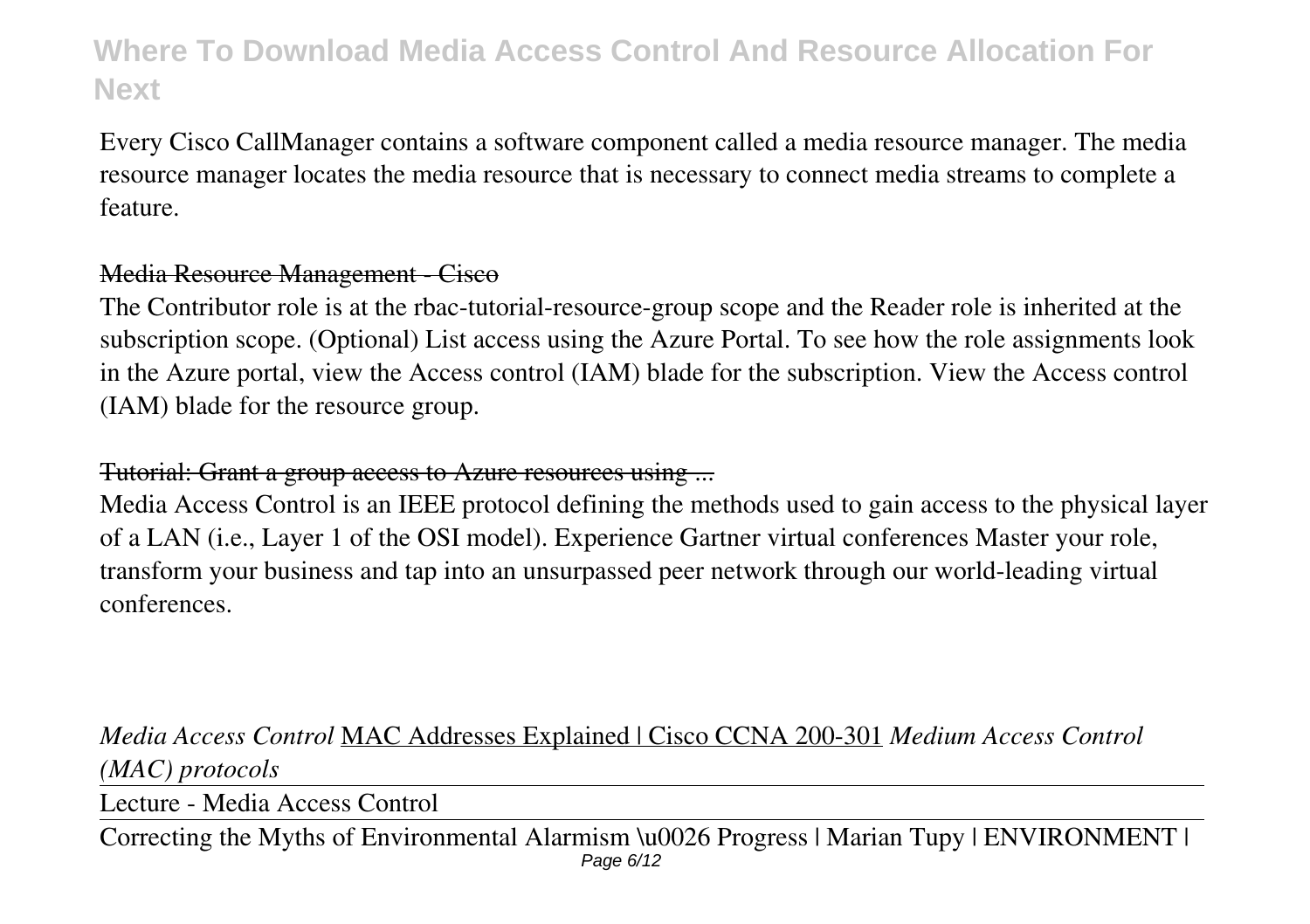# Rubin Report

Multiple Access ProtocolsCSMA/CA - Wireless Medium Access Control Protocol *Civilization on the Moon -- and what it means for life on Earth | Jessy Kate Schingler Sub-layers of the Data Link Layer* Access Control Models - CompTIA Security+ SY0-501 - 4.3 CWNA Media Access Control Standards Ch6

Amazon Empire: The Rise and Reign of Jeff Bezos (full film) | FRONTLINE**How to Get Your Brain to Focus | Chris Bailey | TEDxManchester Module 7: What is IP Spoofing?** OSI Model: The Data Link Layer *HakTip - WiFi 101: 802.11 Protocols Logical Link Control (LLC IEEE 802.2)* HakTip - How to Capture Packets with Wireshark - Getting Started Hub, Switch, \u0026 Router Explained - What's the difference? Address Resolution Protocol (ARP) Explained *What is a MAC Address?* The OSI Model Demystified *FRUIT PICKING MEDITATION - Connecting To Nature, The Earth \u0026 Fruit Trees To Heal* 4.3 Data Link Layer Protocols: Media Access Control, (CCNA 1: Chapter 4) Media Access Control (MAC) Address Part-1 Explained in Hindi **HakTip - Media Access Control 101: Fundamentals and Spoofing What is mac address in hindi ||what is media access control in hindi||ict notes in hindi by akash** *Media Access Control Addresses (MAC) – Ethernet Frame structure* Lecture - 25 Medium Access Control - I Lec2.5: Various Medium Access Control Protocols in Data Link Layer | Computer Networks Media Access Control And Resource Concentrating on two issues in these networks: media access control (MAC) and resource allocation. These two problems can greatly affect performances of PONs such as network resource utilization and QoS of end users. Finally this book will discuss various solutions to address the MAC and resource allocation issues in various PON networks.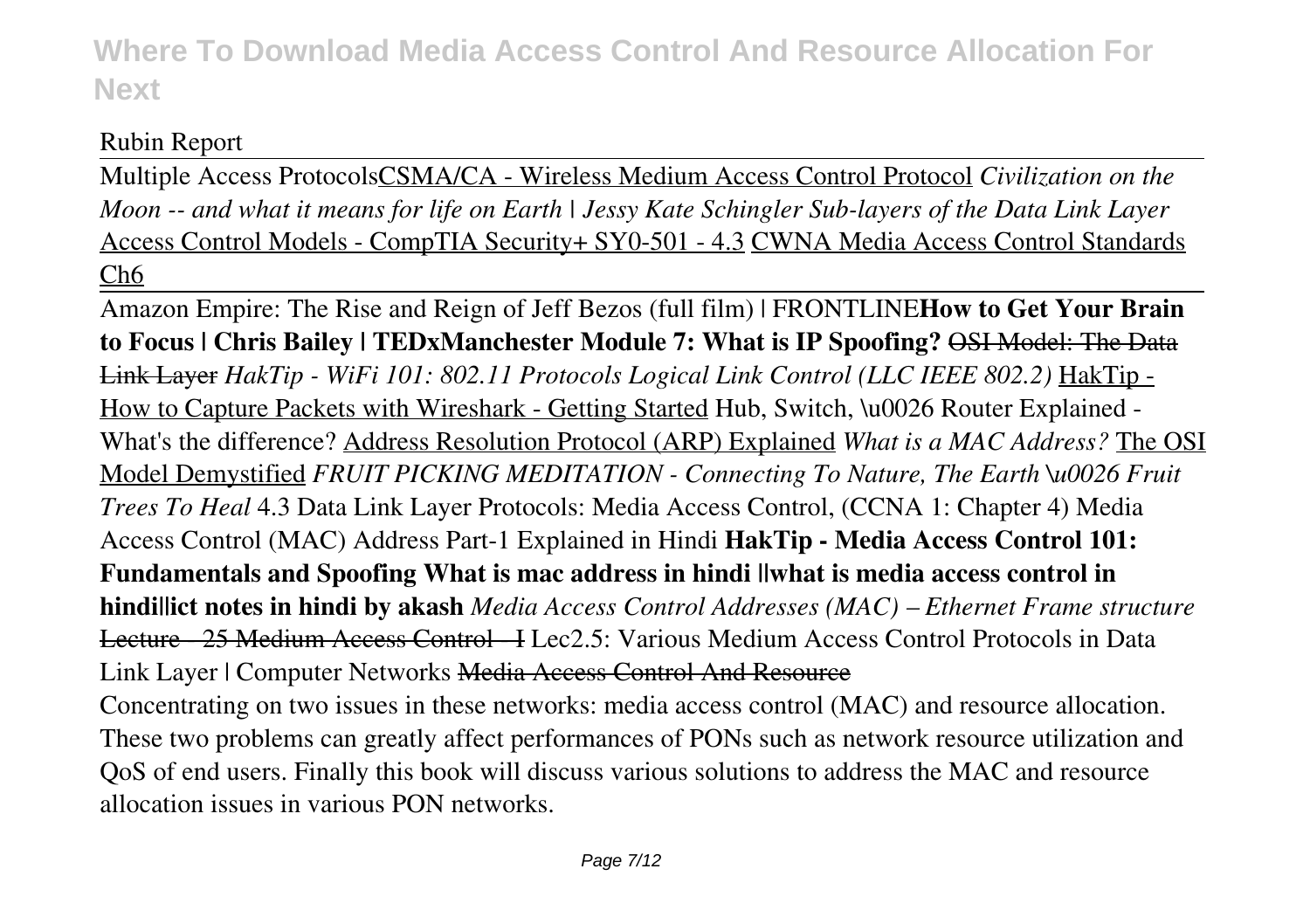### Media Access Control and Resource Allocation - For Next ...

Concentrating on two issues in these networks: media access control (MAC) and resource allocation. These two problems can greatly affect performances of PONs such as network resource utilization and QoS of end users. Finally this book will discuss various solutions to address the MAC and resource allocation issues in various PON networks.

### Media Access Control and Resource Allocation | SpringerLink

Resources not assigned to a media resource group can be used by any device. Three configuration steps are required to configure media resource access control: Step 1 Configure the MRGs. Step 2 Configure the MRGLs. Step 3 Assign the MRGLs to phones. To add an MRG, navigate to Media Resources > Media Resource Group in CUCM Administration.

### Media Resource Access Control - Cisco Unified - Cisco ...

16.5.3.2.1 Media Access Control. This sublayer, which depends on a physical layer, is a procedure controlled by the sender, in which several devices (on multidrop or bus networks) compete to gain access to the medium for data transfer. This sublayer decides, among competing devices, on who should gain the access to the media and send data.

### Media Access Control - an overview | ScienceDirect Topics

A Media Access Control (MAC) address is the unique hardware address of an Ethernet network interface card (NIC), typically "burned in" at the factory. MAC addresses may be changed in software.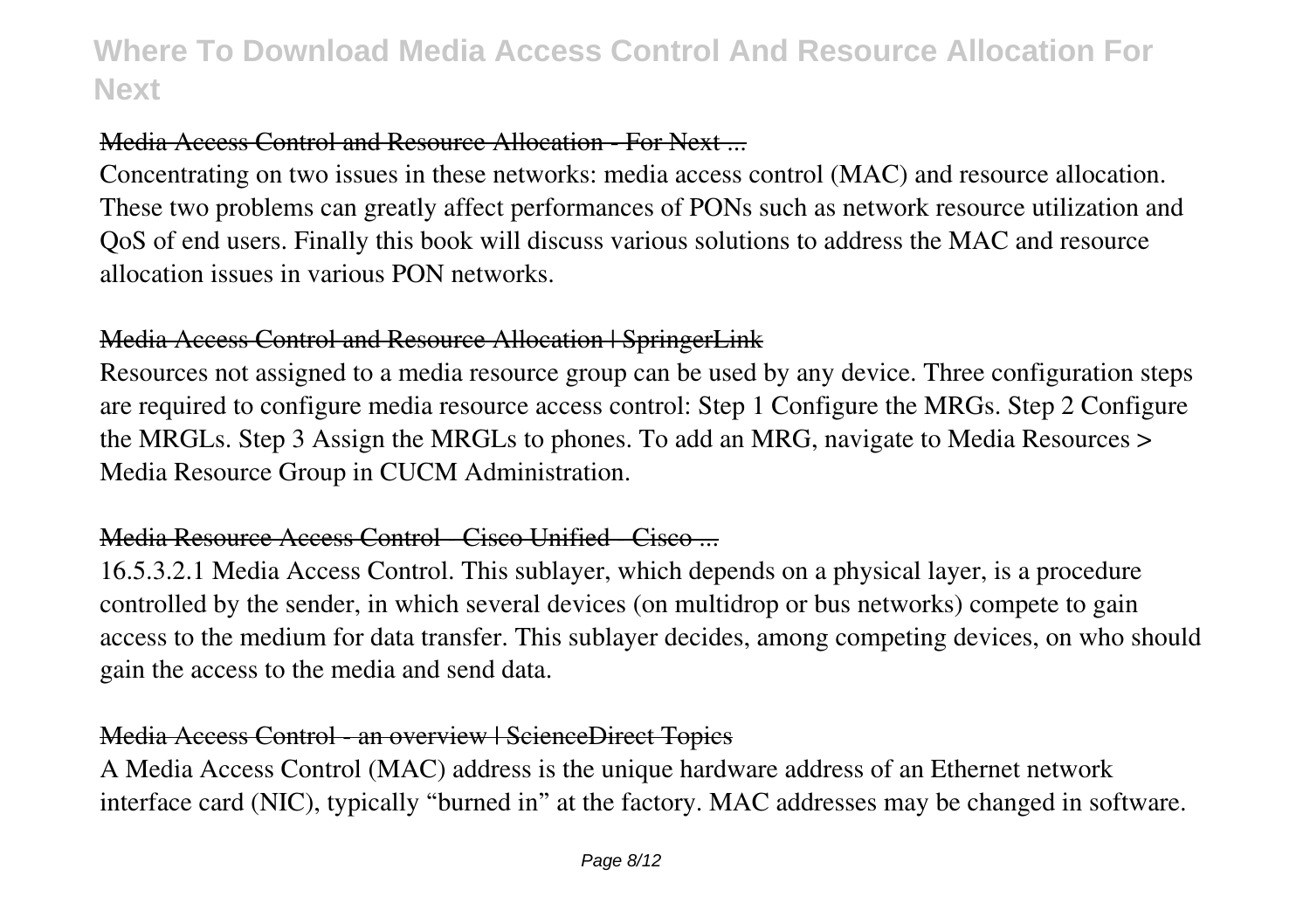### Media Access Control - an overview | ScienceDirect Topics

"What is Media Access Control (MAC)? - Definition from Techopedia" Defined meaning of Media Access Control (M.A.C.) "M.A.C.) is a sub-layer of the data link layer (D.L.L.) in the seven-layer Open Systems Interconnection (O.S.I.) network reference ...

### What is media access control, and why is it important? - Ouora

Media access control (MAC) is a sublayer of the data link layer (DLL) in the seven-layer OSI network reference model. MAC is responsible for the transmission of data packets to and from the networkinterface card, and to and from another remotely shared channel. Techopedia explains Media Access Control (MAC)

### What is Media Access Control (MAC)? - Definition from ...

In IEEE 802 LAN/MAN standards, the medium access control sublayer is the layer that controls the hardware responsible for interaction with the wired, optical or wireless transmission medium. The MAC sublayer and the logical link control sublayer together make up the data link layer. Within the data link layer, the LLC provides flow control and multiplexing for the logical link, while the MAC provides flow control and multiplexing for the transmission medium. These two sublayers together correspo

### Medium access control - Wikipedia

In the Open Systems Interconnection communication reference model, media access management is performed by the Media Access Control (MAC) sublayer of the Data-Link Layer. In an Ethernet network transmission, the function of media access management is to determine whether the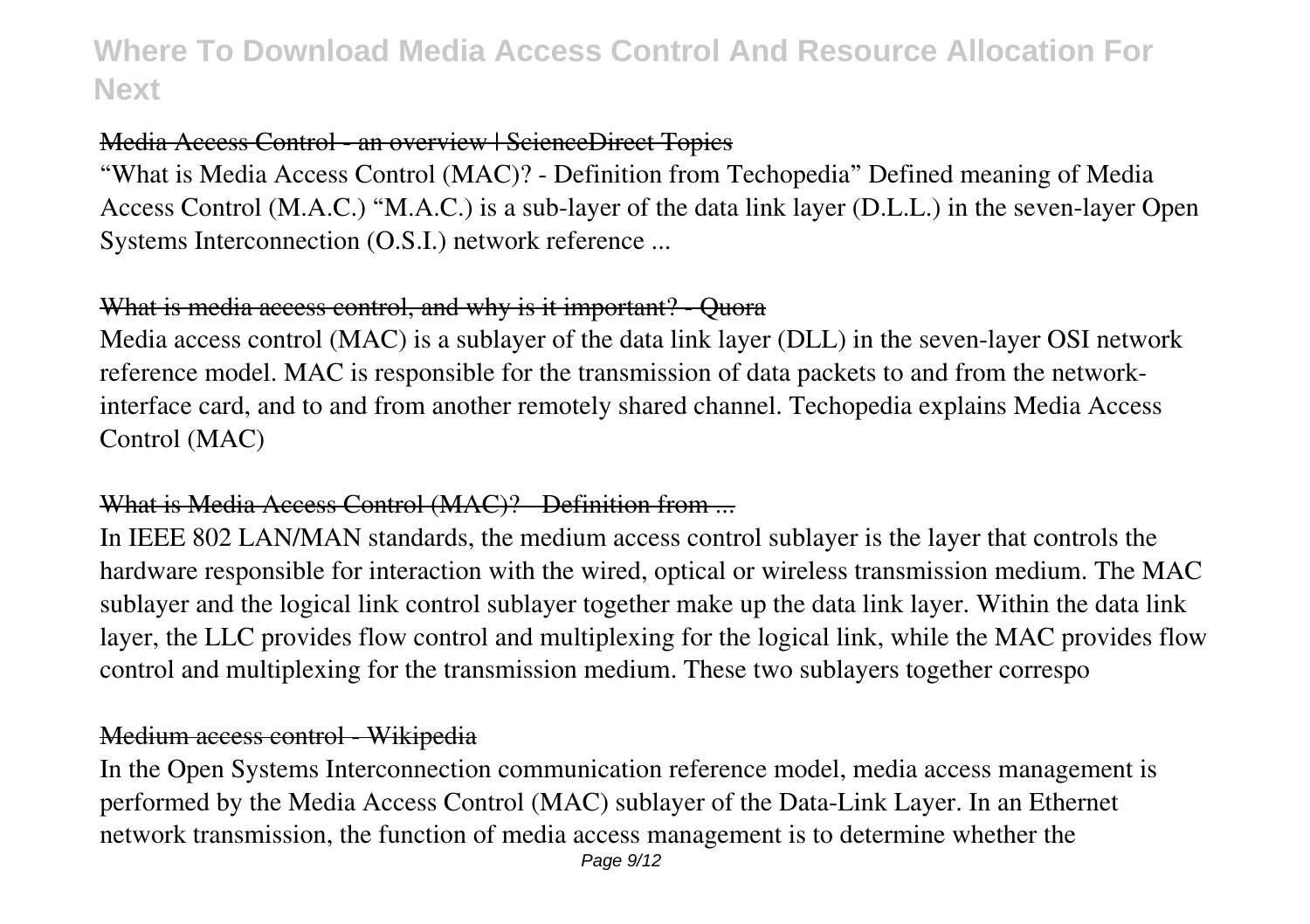transmission medium is free and available to send a frame. Media access management receives the frame from the Carrier Sense Multiple Access/Collision Detect (CSMA/CD) sublayer.

#### What is media access management? - Definition from WhatIs.com

Welcome to Media Access Solutions. Why choose MAS? Great Low Prices - Competitive pricing on all rentals for media crew UK wide. We appreciate Line Producers and Production Managers budgets are tight, so will work with you.

### Media Access Solutions

Media resource management provides access to media resources for all Cisco CallManagers in a cluster. Every Cisco CallManager contains a software component called a Media Resource Manager.

#### Configure Media Resource Groups and Group Lists - Cisco

In the access control model, users and groups (also referred to as security principals) are represented by unique security identifiers (SIDs). They are assigned rights and permissions that inform the operating system what each user and group can do. Each resource has an owner who grants permissions to security principals.

#### Access Control Overview (Windows 10) - Microsoft 365 ...

Jan 24, 2014 - Media Access Control and Resource Allocation Nirwan Ansari • Jingjing Zhang Applied Sciences and Technology Download free pdf free e books download free e books download book download free free pdf Download free books free books download free download books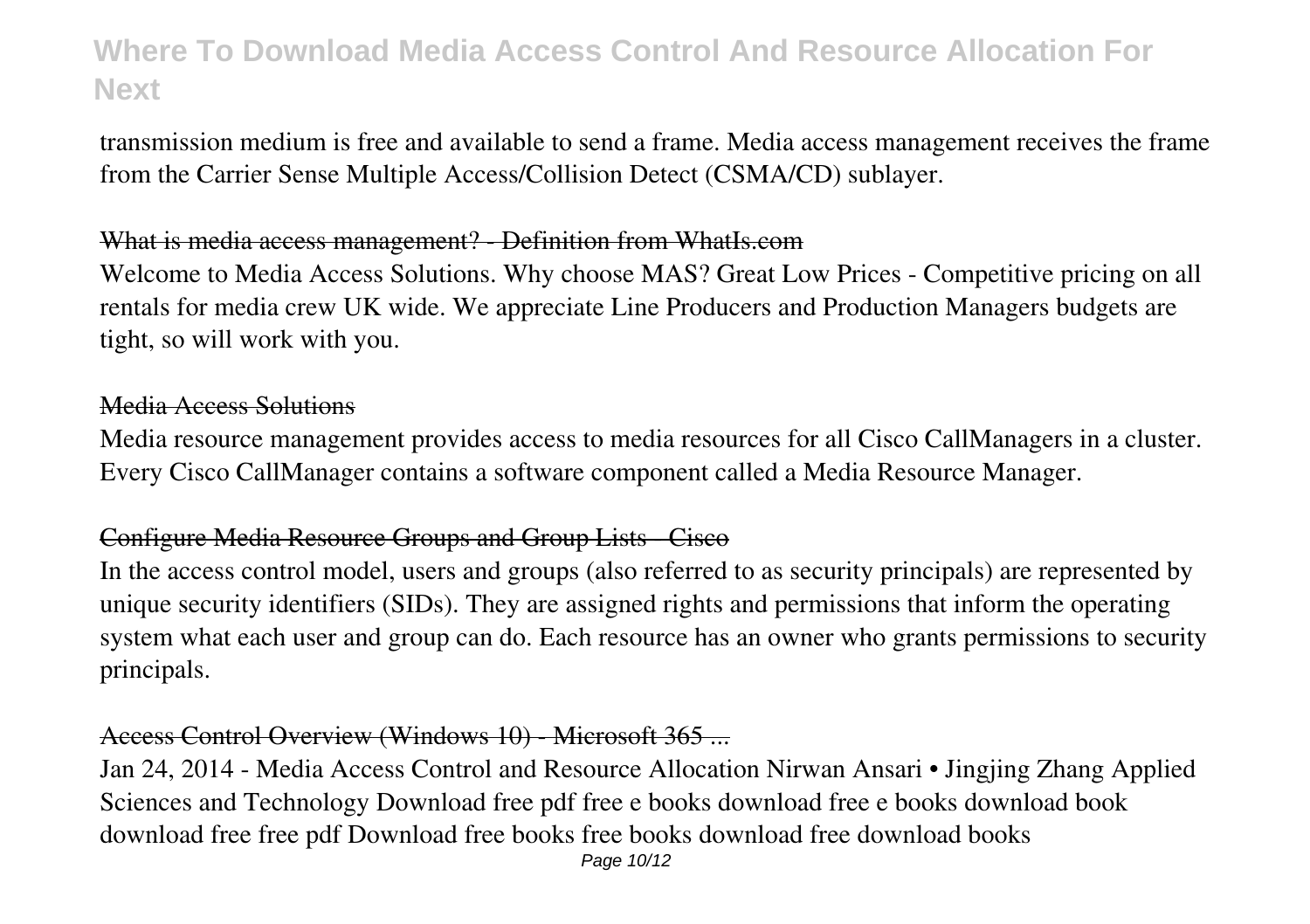### Media Access Control and Resource Allocation Nirwan Ansari ...

Tutorial: Grant a user access to Azure resources using the Azure portal. 02/22/2019; 2 minutes to read; In this article. Azure role-based access control (Azure RBAC) is the way that you manage access to Azure resources. In this tutorial, you grant a user access to create and manage virtual machines in a resource group.

#### Tutorial: Grant a user access to Azure resources using the ...

Media Access Control Methods. This network channel through which data is transmitted between terminal nodes to avoid collision has three various ways of accomplishing this purpose. They include: Carrier sense multiple access with collision avoidance (CSMA/CA) Carrier sense multiple access with collision detection (CSMA/CD) Demand priority; Token passing

#### Media Access Control - Secure Door Access

Media resource management provides access to media resources for all Cisco CallManagers in a cluster. Every Cisco CallManager contains a software component called a media resource manager. The media resource manager locates the media resource that is necessary to connect media streams to complete a feature.

### Media Resource Management - Cisco

The Contributor role is at the rbac-tutorial-resource-group scope and the Reader role is inherited at the subscription scope. (Optional) List access using the Azure Portal. To see how the role assignments look Page 11/12